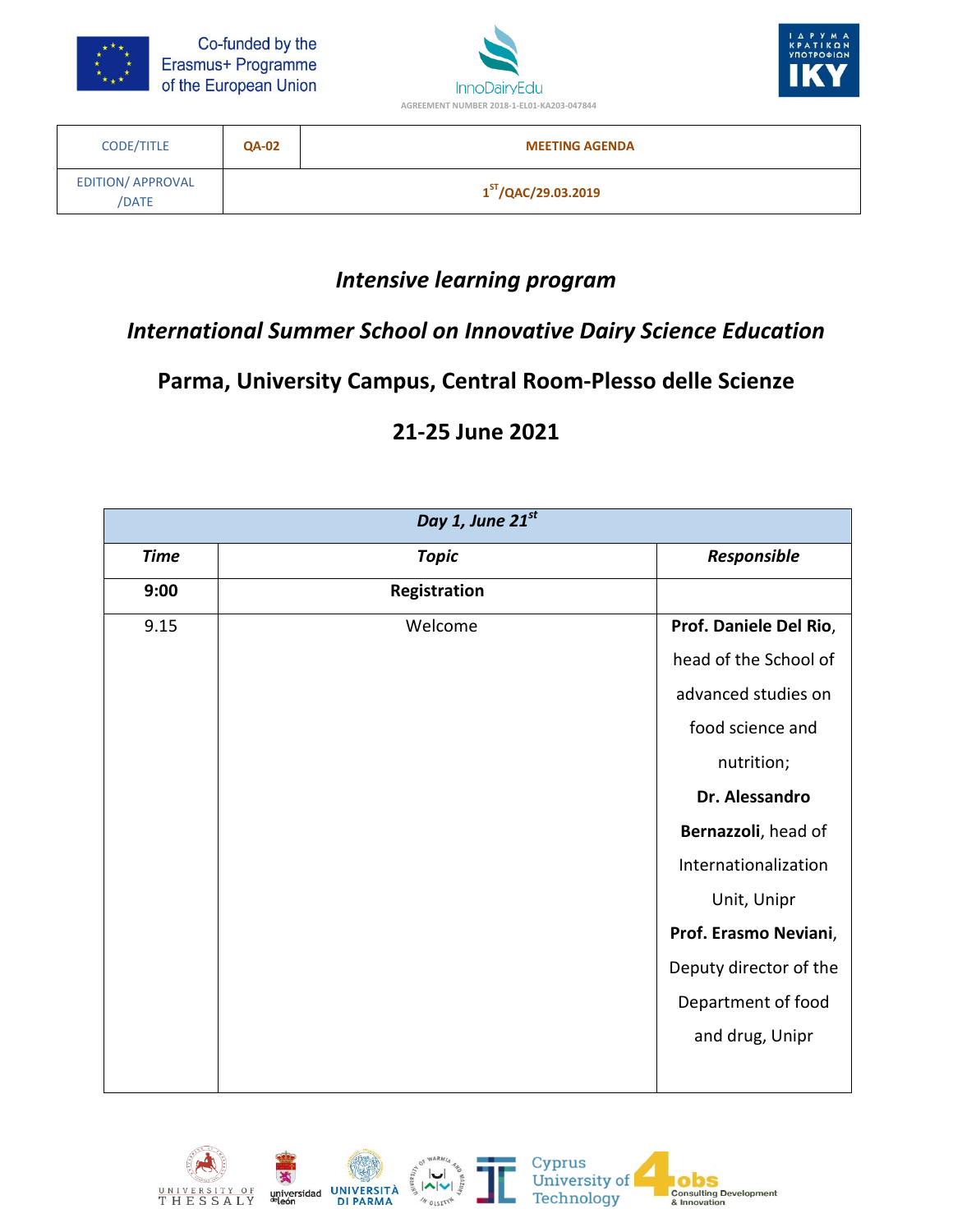





| 9:30  | Presentation of the InnodairyEdu Project & the         | E. Malissiova (UTH) &    |
|-------|--------------------------------------------------------|--------------------------|
|       | Summer school                                          | Bottari, Mucchetti,      |
|       |                                                        | Neviani, Alinovi (Unipr) |
|       |                                                        |                          |
| 10:00 | <b>Course 1: Raw Milk Science</b>                      | E. Malissiova (UTH)      |
|       | 1. Milk synthesis and production                       | A. Manouras              |
|       | 2. Raw milk chemical profile                           |                          |
|       |                                                        |                          |
|       | Presentation of the training subjects and              |                          |
|       | student's work on the platform                         |                          |
| 11:30 | <b>Coffee Break</b>                                    |                          |
|       | (Thanks to Barilla)                                    |                          |
| 12:00 | <b>Course 1: Raw Milk Science</b>                      | B.Bottari/P.Papademas    |
|       | 3. Raw milk microbiological profile                    | E.Malissiova             |
|       | 4. Raw milk hygiene, safety and quality                |                          |
|       |                                                        |                          |
|       | Presentation of the training subjects and              |                          |
|       | student's work on the platform                         |                          |
| 13:00 | Lunch break. Beside cheese: sensorial analysis of      | Mucchetti G. Alinovi M   |
|       | Prosciutto Crudo di Parma                              | (Unipr)                  |
|       | (Kindly provided by Consorzio del Prosciutto di Parma) |                          |
| 14:30 | <b>Course 1: Raw Milk Science</b>                      | M. Alexandraki; Lopez    |
|       | Laboratory manual                                      | Diaz; J.M Rodriguez-     |
|       | Presentation of the topics and student's exercise      | Calleja; A. Alegria      |
|       |                                                        | Gonzales (UniLeon);      |
| 15:30 | <b>Course 1: Raw Milk Science</b>                      | A.Manouras               |
|       | Multimedia                                             |                          |
| 16:30 | self assessment                                        |                          |

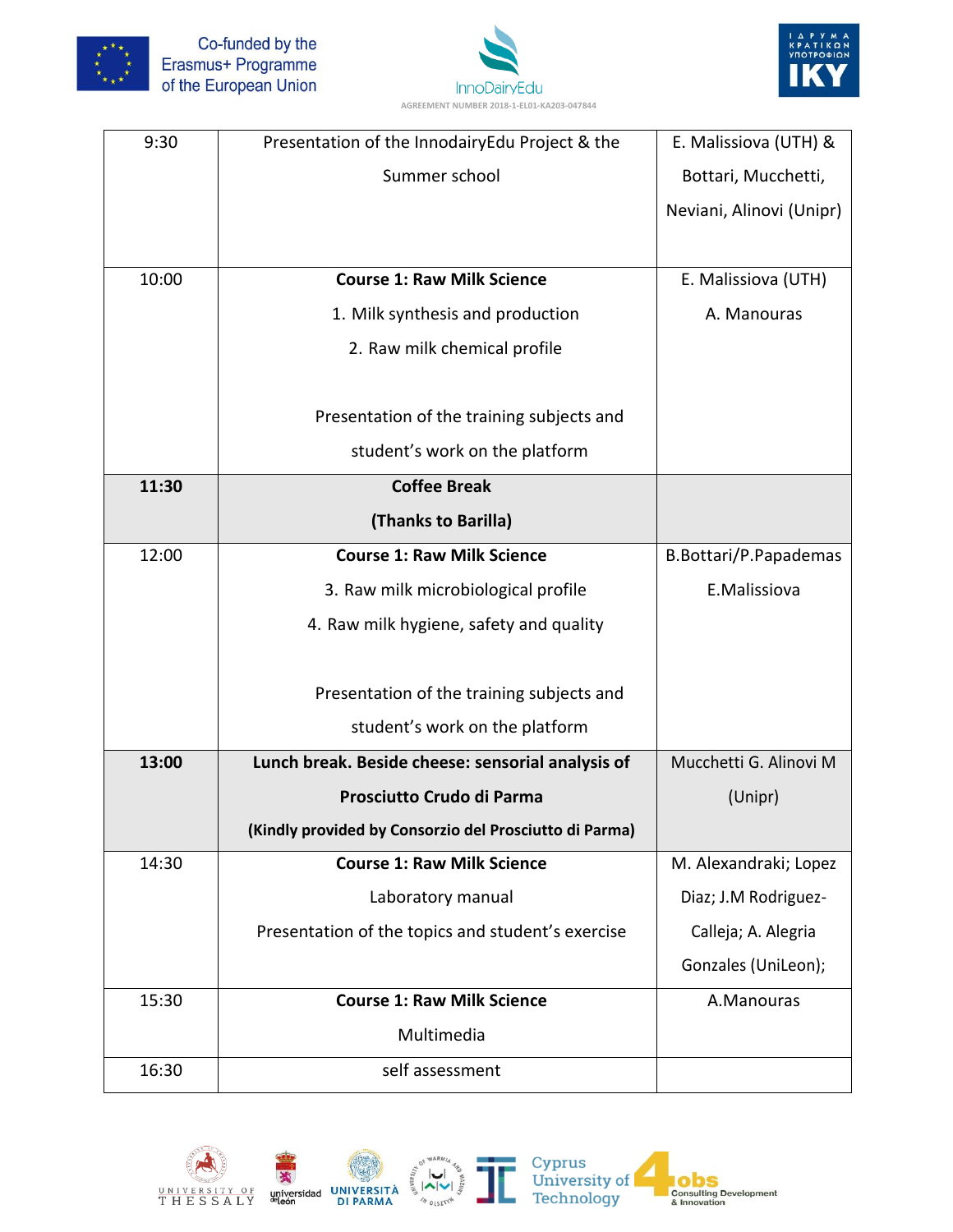

Co-funded by the Erasmus+ Programme of the European Union





| 17:00       | <b>Concluding Remarks</b>                                  |                         |
|-------------|------------------------------------------------------------|-------------------------|
|             |                                                            |                         |
| <b>Time</b> | <b>Topic</b>                                               | Responsible             |
| 9:15        | Registration                                               |                         |
| 9:30        | <b>Course 2: Milk and Dairy Processing Fundamentals</b>    | A. Łobacz; J. Żulewska, |
|             | 1. Milk processing                                         | A. S. Tarczyńska (UWM)  |
|             | 2. Fermented dairy products                                | Bottari B., Neviani E.  |
|             |                                                            | (Unipr)                 |
|             | Presentation of the training subjects and student's        |                         |
|             | work on the platform                                       |                         |
| 11:00       | <b>Coffee Break</b>                                        |                         |
|             | (Thanks to Barilla)                                        |                         |
| 11.30       | <b>Course 2: Milk and Dairy Processing Fundamentals</b>    | J. Żulewska, A. S.      |
|             | 3. Cheese Processing                                       | Tarczyńska (UWM), T.M   |
|             | 4. Other dairy products processing                         | Lopez Diaz; J.M         |
|             |                                                            | Rodriguez-Calleja; A.   |
|             | Presentation of the training subjects and student's        | Alegria Gonzales        |
|             | work on the platform                                       | (UniLeon); P.           |
|             |                                                            | Papademas (CUT)         |
|             |                                                            |                         |
|             |                                                            |                         |
| 13:00       | Lunch break: sensorial analysis of Mozzarella di           | Mucchetti G. Alinovi M  |
|             | <b>Bufala Campana (Kindly provided by Consorzio Tutela</b> | (Unipr)                 |
|             | Mozzarella di Bufala Campana DOP, associated partner)      |                         |
| 14:30       | <b>Course 2: Milk and Dairy Processing Fundamentals</b>    | A. Łobacz; (UMW)        |
|             | Laboratory Manual                                          | P.Papademas (CUT)       |
|             | Presentation of the topics and student's exercise          |                         |
| 15:30       | <b>Course 2: Milk and Dairy Processing Fundamentals</b>    | J. Żulewska, A. S.      |

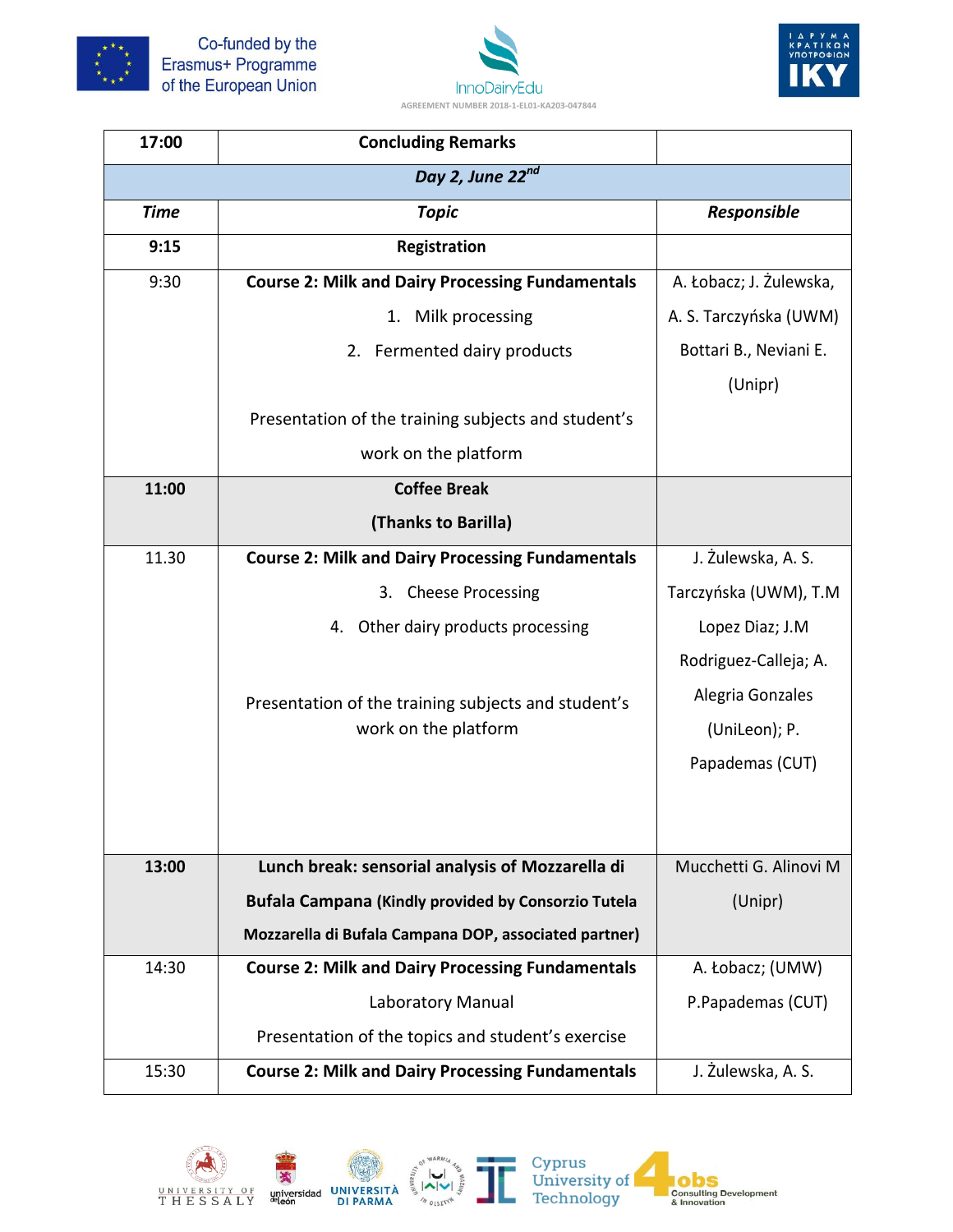

Co-funded by the Erasmus+ Programme of the European Union





|             | Multimedia                                                             | Tarczyńska (UWM)         |
|-------------|------------------------------------------------------------------------|--------------------------|
|             |                                                                        |                          |
| 16:30       | Self assessment                                                        |                          |
| 17:00       | <b>Closing Remarks</b>                                                 |                          |
| 19.00       | <b>Participants Bus Pick up</b>                                        |                          |
| 19.30       | Summer school dinner "Parma Unesco Creative City of                    | Restaurant "Al Vedel",   |
|             | Gastronomy, Cheese and other typical products"                         | Colorno, Parma           |
|             | Day 3, June 23rd                                                       |                          |
| <b>Time</b> | <b>Topic</b>                                                           | Responsible              |
| 9.00        | Swab tests (foreign participants travelling on June 26 <sup>th</sup> ) |                          |
|             | Swab tests (foreign participants travelling on June 26 <sup>th</sup> ) | <b>B.Bottari (Unipr)</b> |
|             | Swab tests (foreign participants travelling on June 26 <sup>th</sup> ) |                          |
| 12:30       | Lunch break. Beside cheese: sensorial analysis of 3                    | B. Bottari (Unipr)       |
|             | varieties of Prosciutto locally produced.                              |                          |
|             | (Kindly provided by Rosa dell'Angelo)                                  |                          |
| 13:45       | <b>Presentation of Course 3: Advances in dairy</b>                     | B.Bottari, E. Neviani    |
|             | processing and quality control                                         | (Unipr); T.M Lopez       |
|             |                                                                        | Diaz; J.M Rodriguez-     |
|             | 1. Innovative use of microorganisms                                    | Calleja; A. Alegria      |
|             | Novel technologies for dairy processing<br>2.                          | Gonzales (UniLeon);      |
|             |                                                                        |                          |
|             | Presentation of the training subjects and student's                    |                          |
|             | work on the platform                                                   |                          |
| 14:30       | Presentation of Course 3: Advances in dairy                            | T.M Lopez Diaz; J.M      |
|             | processing and quality control                                         | Rodriguez-Calleja; A.    |
|             |                                                                        | Alegria Gonzales         |
|             | Milk and dairy quality control<br>3.                                   | (UniLeon); Mucchetti     |
|             | 4. Trends in the production of traditional dairy                       | G., Alinovi M. (Unipr)   |





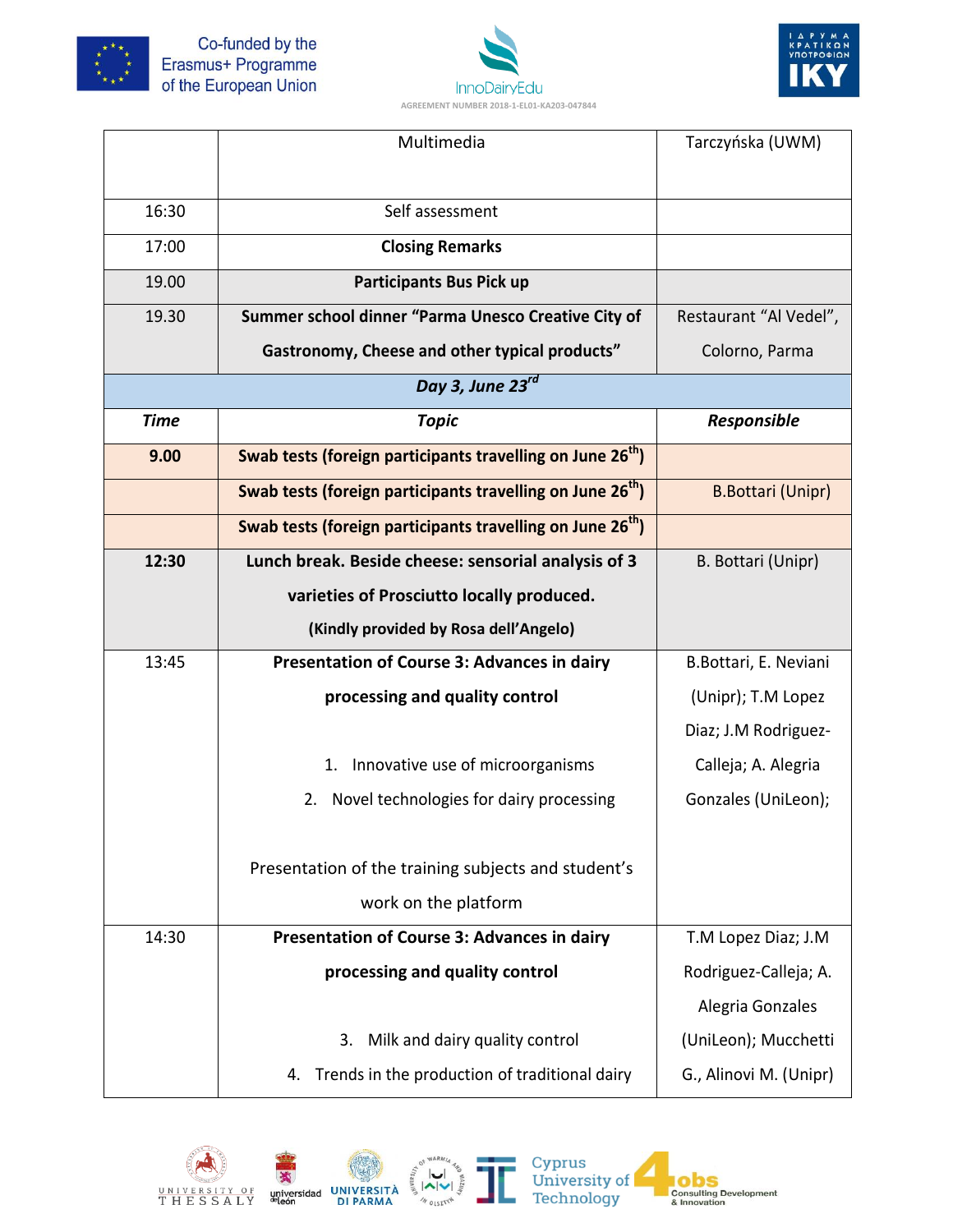





|             | products                                              |                          |
|-------------|-------------------------------------------------------|--------------------------|
|             | Presentation of the training subjects and student's   |                          |
|             | work on the platform                                  |                          |
| 15.15       | <b>Coffee break</b>                                   |                          |
|             | (Thanks to Barilla)                                   |                          |
| 15:30       | Presentation of Course 3: Advances in dairy           | Manouras,                |
|             | processing and quality control                        | Alexandraki,             |
|             | Greek PDO cheeses, Feta and Kasseri                   | Malissiova (UTH),        |
|             | Italian PDO cheeses, Parmigiano Reggiano, Gorgonzola, | Mucchetti, Neviani,      |
|             | Mozzarella di Bufala Campana                          | Alinovi (Unipr)          |
| 16:00       | Presentation of Course 3: Advances in dairy           | J. Żulewska, A. S.       |
|             | processing and quality control                        | Tarczyńska (UWM), T.M    |
|             | Spanish cheese, Castellano PGI cheese, Iberico cheese | Lopez Diaz; J.M          |
|             | and Cabrales PDO cheese                               | Rodriguez-Calleja; A.    |
|             | Polish cheese, Tvarog                                 | Alegria Gonzales         |
|             | Cypriot Cheese, Halloumi                              | (UniLeon); P.            |
|             |                                                       | Papademas (CUT)          |
|             |                                                       |                          |
| 16:30       | Self assessment                                       |                          |
| 17:00       | <b>Closing Remarks</b>                                |                          |
|             | Day 4, June 24 <sup>th</sup>                          |                          |
| <b>Time</b> | <b>Topic</b>                                          | Responsible              |
| 9.15        | Registration                                          |                          |
| 9:30        | Presentation of Course 4: Dairy Novelty, Safety,      | T.M Lopez Diaz; J.M      |
|             | <b>Regulatory Affairs &amp; Entrepreneurship</b>      | Rodriguez-Calleja; A.    |
|             | Innovative Dairy Foods - Ingredients<br>1.            | Alegria Gonzales         |
|             | 2. Dairy Safety & Risk Analysis                       | (UniLeon); A. Łobacz; J. |
|             |                                                       | Żulewska, A. S.          |

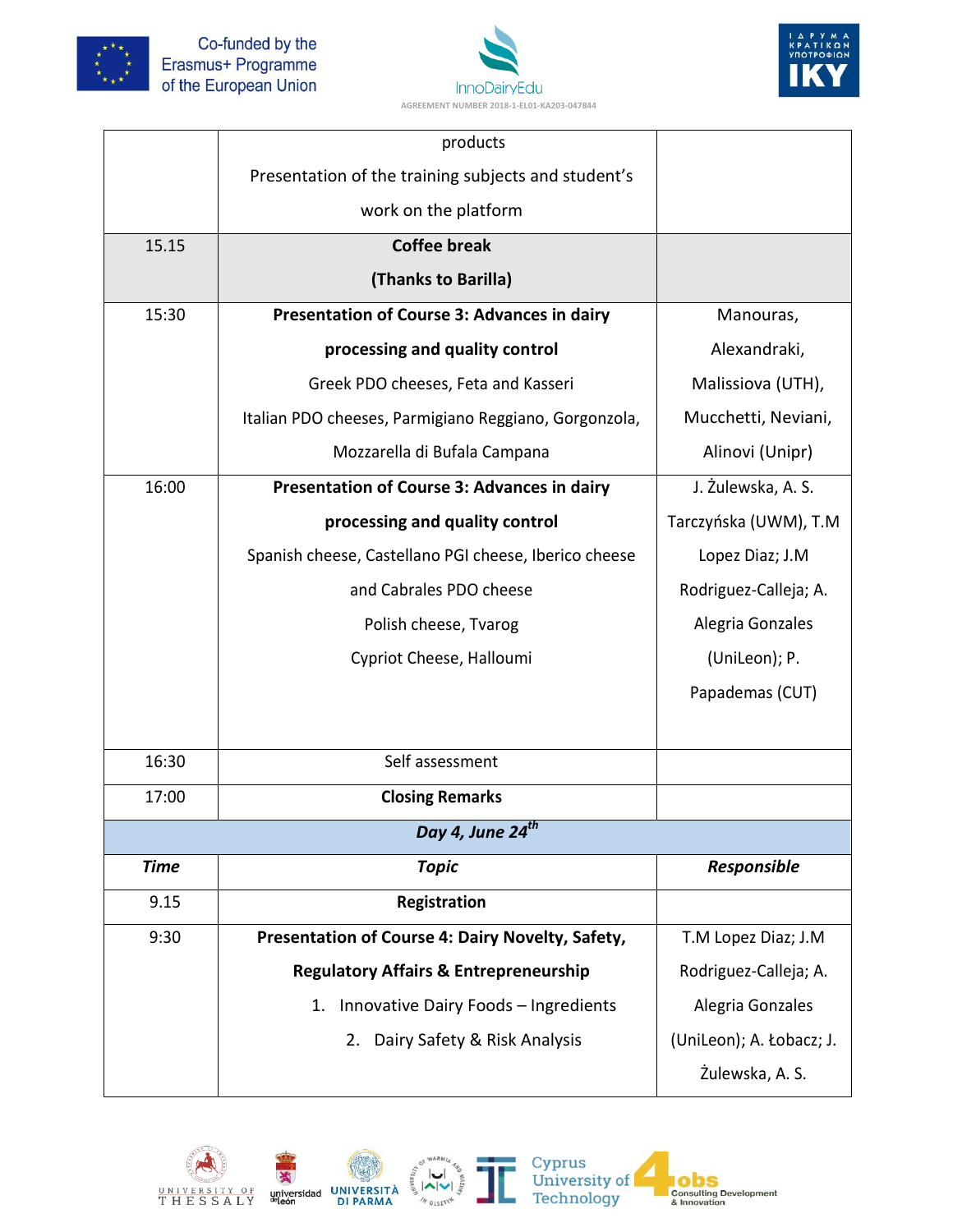





|       | Presentation of the training subjects and student's       | Tarczyńska (UWM);            |
|-------|-----------------------------------------------------------|------------------------------|
|       | work on the platform                                      | P. Papademas (CUT)           |
|       |                                                           |                              |
| 11.00 | <b>Coffee break</b>                                       |                              |
|       | (Thanks to Barilla)                                       |                              |
| 11:30 | Presentation of Course 4: Dairy Novelty, Safety,          | T.M Lopez Diaz; J.M          |
|       | <b>Regulatory Affairs &amp; Entrepreneurship</b>          | Rodriguez-Calleja; A.        |
|       | European Dairy Law<br>3.                                  | Alegria Gonzales             |
|       | 4. Research and Development-Dairy                         | (UniLeon); Mucchetti         |
|       | Entrepreneurship                                          | G; Alinovi M. (Unipr);       |
|       | Presentation of the training subjects and                 | Malissiova E.,               |
|       | student's work on the platform                            | Alexandraki M.,              |
|       |                                                           | Manouras A. (UTH)            |
| 13.00 | Lunch break: sensorial analysis of sweet and piquant      | Bottari, Mucchetti,          |
|       | Gorgonzola cheese                                         | Neviani, Alinovi             |
|       | (Kindly provided by Consorzio per la Tutela del Formaggio | (Unipr)                      |
|       | <b>Gorgonzola DOP associated partner)</b>                 |                              |
| 14:15 | Presentation of Course 4: Dairy Novelty, Safety,          | M Rodriguez-Calleja; A.      |
|       | <b>Regulatory Affairs &amp; Entrepreneurship</b>          | Alegria Gonzales             |
|       | Laboratory manual                                         | (UniLeon), A. Łobacz; J.     |
|       | Presentation of the topics and student's exercise         | Żulewska, A. S.              |
|       |                                                           | Tarczyńska (UWM);            |
|       |                                                           |                              |
| 14:45 | Presentation of Course 4: Dairy Novelty, Safety,          | T.M Lopez Diaz               |
|       | <b>Regulatory Affairs &amp; Entrepreneurship</b>          | (Unileon); P.                |
|       | Multimedia                                                | Papademas (CUT)              |
| 15:30 | EFSA meeting: Dr. Stylianos Koulouris                     | <b>B.Bottari; E. Neviani</b> |
|       | <b>Engagement and Scientific Cooperation Officer</b>      |                              |

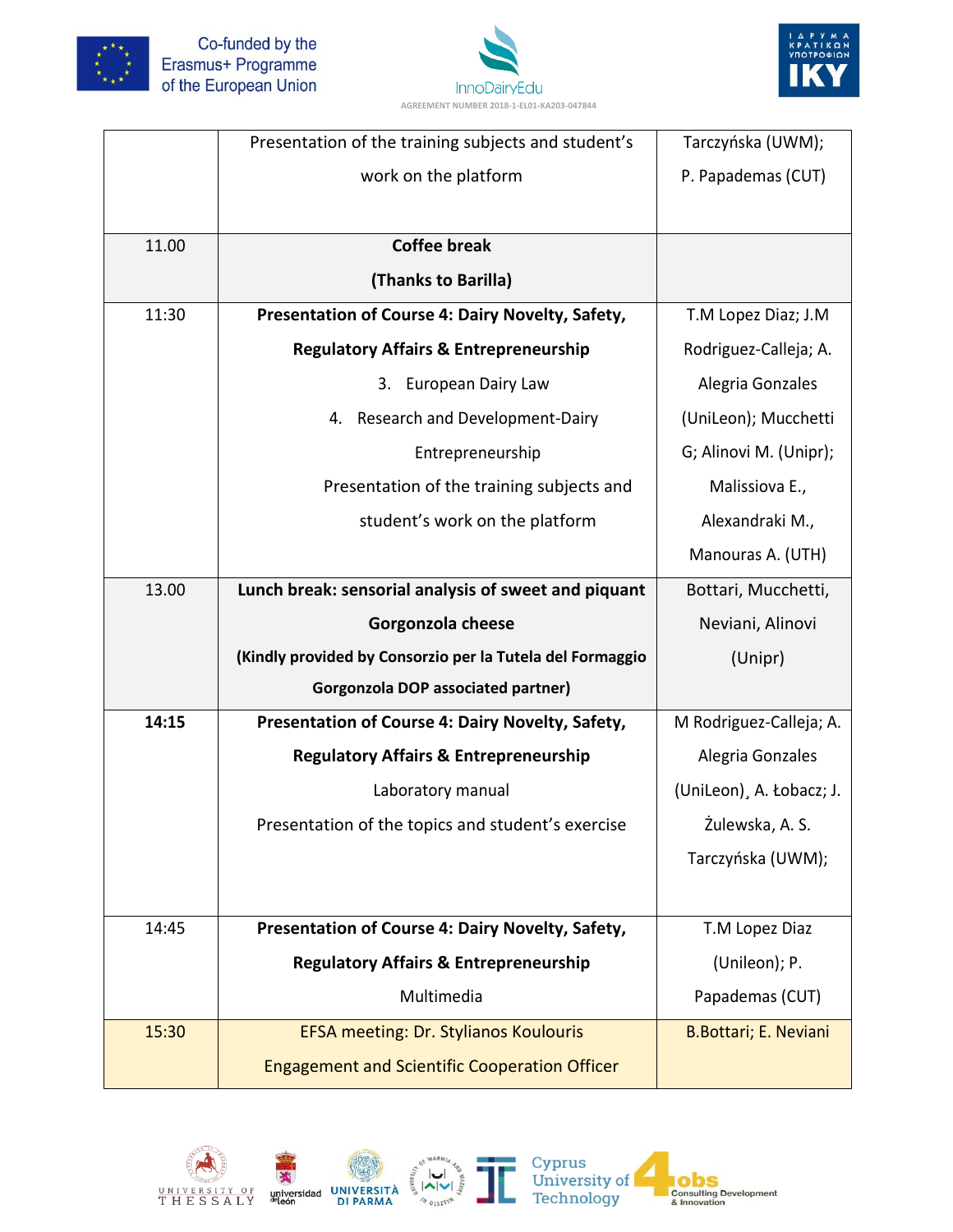





|             | <b>Engagement and Cooperation Unit</b>                  |                             |
|-------------|---------------------------------------------------------|-----------------------------|
|             | <b>EFSA</b>                                             |                             |
| 16:00       | EFSA meeting: Dr. Stylianos Koulouris                   | <b>B.Bottari; E.Neviani</b> |
|             | <b>Engagement and Scientific Cooperation Officer</b>    |                             |
|             | <b>Engagement and Cooperation Unit</b>                  |                             |
|             | <b>EFSA</b>                                             |                             |
| 16:30       | Self assessment                                         |                             |
| 17:00       | <b>Closing Remarks</b>                                  |                             |
| 18.45       | <b>Participants Bus Pick up</b>                         |                             |
| 19.00       | Summer school dinner Summer school dinner "Parma        | Kindly Hosted by            |
|             | <b>Unesco Creative City of Gastronomy, Cheese and</b>   | Azienda Agricola            |
|             | wines"                                                  | Palazzo, Castellarano di    |
|             |                                                         | Salabaganza, Parma          |
|             | Day 5, June $25^{\overline{th}}$                        |                             |
|             |                                                         |                             |
| <b>Time</b> | <b>Topic</b>                                            | Responsible                 |
| 6.40        | Participants bus pick up                                | <b>Bottari</b>              |
| 7.40        | Cheese dairy visit                                      | Bottari, Mucchetti,         |
|             | (Latteria Santo Stefano, Basilicagoiano, Parma)         | Neviani, Alinovi            |
|             |                                                         | (Unipr)                     |
|             |                                                         | Bottari, Mucchetti,         |
|             | <b>Cheese dairy visit</b>                               | Neviani, Alinovi            |
|             |                                                         | (Unipr)                     |
|             | Cheese dairy visit                                      | Bottari, Mucchetti,         |
|             |                                                         | Neviani, Alinovi (Unipr)    |
| 12:30       | Lunch break: sensorial analysis of Parmigiano Reggiano  | Bottari, Mucchetti,         |
|             | <b>PDO</b> cheese                                       | Neviani, Alinovi (Unipr)    |
|             | (Kindly provided by Consorzio del Formaggio Parmigiano- |                             |